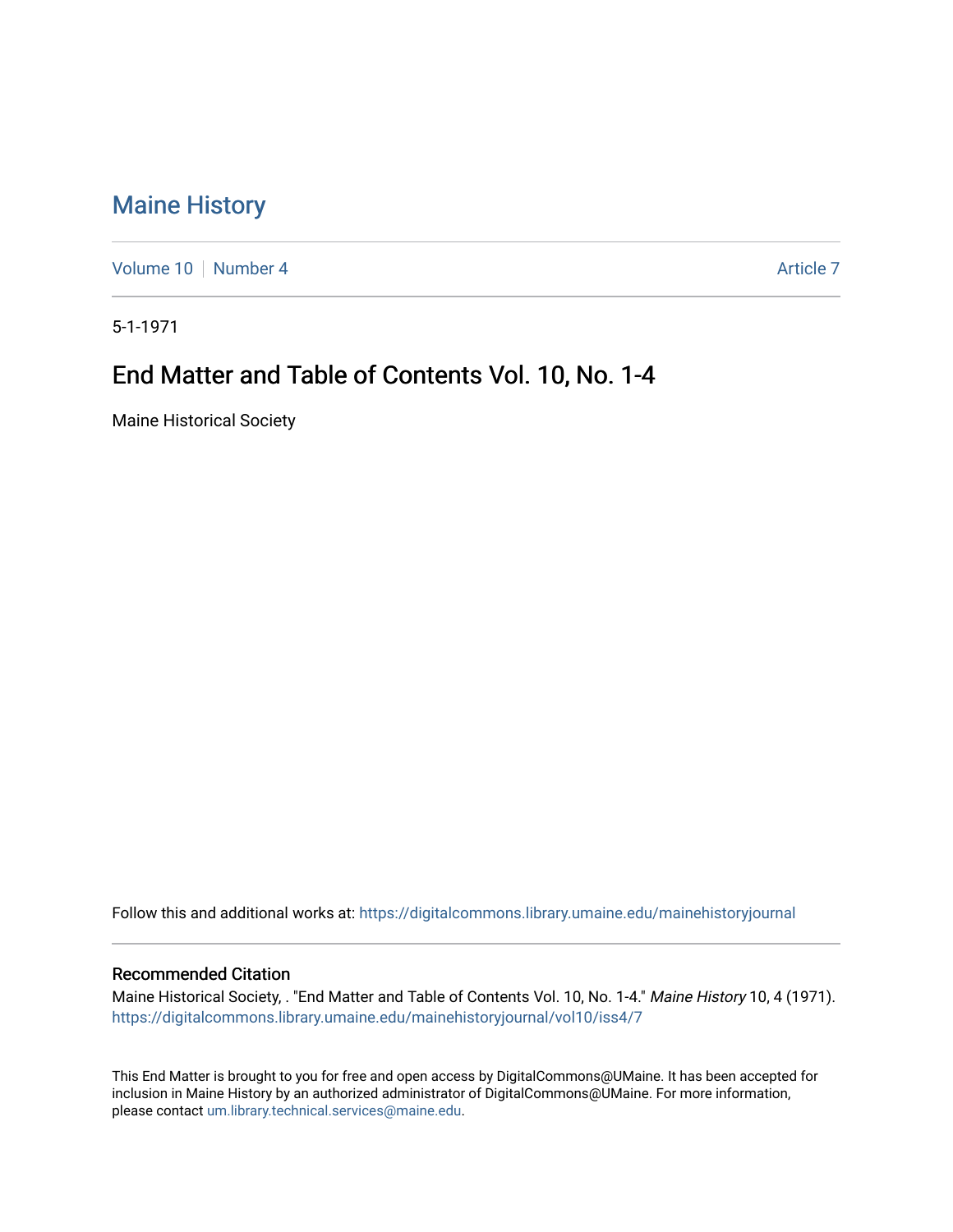### *MAINE HISTORICAL SOCIETY NEWSLETTER*

|  | Volume ten, Numbers one-four | 1970–1971 |
|--|------------------------------|-----------|
|  |                              |           |

#### *TABLE OF CONTENTS*

*News of the Society:* p. 1-6; 33-3^; 65-70; 97-100.

Articles: p. 11-25; 43-54; 73-83; 101-121. Gaffney, Thomas L. *<sup>A</sup> Glimpse of F.O.J. Smith, Politician.* p.  $43-54.$ Kershaw, Gordon E. *Settling the District Called Frankfort.* p. 73-83. Savage, Richard A. *Bar Harbor: The Hotel Era, 1868-2880. p. 101-121.* Sears, Donald A. *Portland's Early Experiments in Adult Education,* p. 11-20. Storms, Roger C. *Local History: Mirror of America.* p. 21-25.

*Documents:*

Vaughan, Benjamin (1751-1835). *Document regarding the State Seal [1820].* p. 35-^2; 70

- *Book Reviews:* Banks, Ronald F. *Maine Becomes a State,* 1970. (p. <sup>55</sup>—<sup>59</sup> ) Clark, Charles E. *The Eastern Frontier,* 1970. (p. 59-61) Drewett and Spear. *From Warren to the Sea,* 1970. (p. 30) Leavitt, John W. *Wake of the Coasters,* 1970. (p. 125-126) Roberts , Al. *Enduring Friendships,* 1970. (p. 61-62) Schriver, Edward 0. *Go Free,* 1970. (p. 8^-87; 127-128) Soule, William H. *Prehistoric Peoples of Maine,* 1970. (p. 88-90) Storms, Roger C. *History of Parkman,* 1969. (p. 27-29) Sturtevant, Reginald H. *History of Livermore,* 1970. (p. 122-12U)
- *Periodicals and Newspapers Listings:* p. 31-33; 63-65; 91-9^; 128-130.